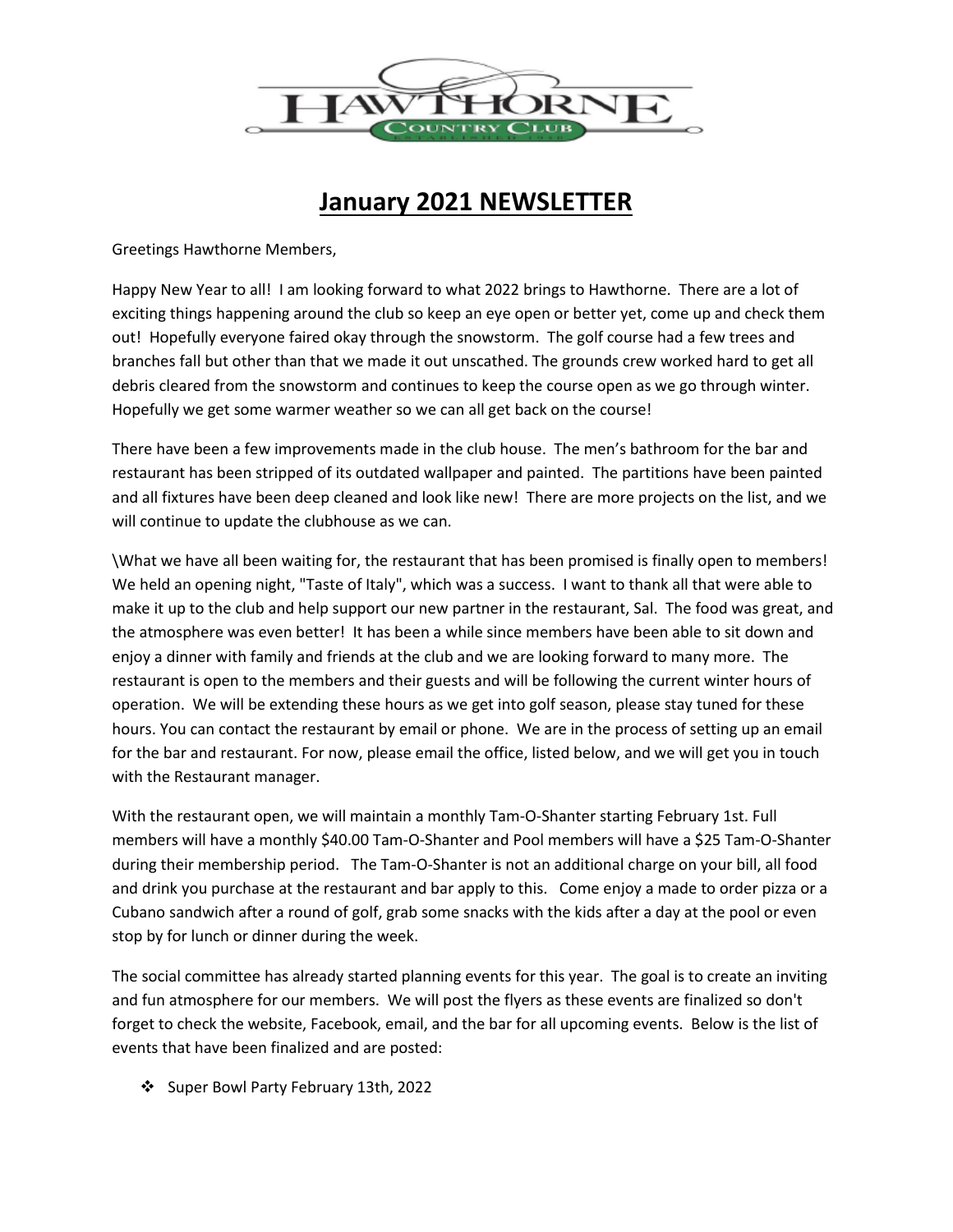

- Oyster Roast February 26th, 2022
	- o Tickets are for sale, please purchase at the bar. If you know of someone that is interested in purchasing a ticket please let them know where/how to do so.

The grounds crew has worked hard to get the course back into shape after a tough year last year and are continuing to improve the course. The improvements can already be seen and offer an exciting look to what this year's golf season will bring. As we approach the beginning of golf season, we will be looking for paid part time help on the grounds crew. If anyone is interested in helping or know of someone that may be interested please email the office a[t office@hawthornecc.net](mailto:office@hawthornecc.net) or reach out to the golf committee chairman, Kevin Bowen Sr..

The search for a General Manager/Director of Golf continues. We have had several prospects that have been interested. Ideally, we are looking for a candidate with golf industry experience but that is not a requirement. If anyone may know of someone that has the experience and would be interested in the position, please email the office at [office@hawthornecc.net](mailto:office@hawthornecc.net) .

The pool committee is actively looking for a new pool manager. If anyone is interested in applying, please contact Buddy Rapczynski a[t buddyrap@hotmail.com.](mailto:buddyrap@hotmail.com)

Thank you all for making Hawthorne the place we all want to be at. We as board members are dedicated to make Hawthorne the place everyone wants to be at. If you are interested in helping out with one or more of the committees, please reach out to the appropriate committee chairman below. We are always open to suggestions so please reach out to us! Our emails are below, and we will gladly get in touch with you as soon as we can.

Until next time,

Ryan Bowling

| Hawthorne C.C. Board of Governors and Committee Leaders |                         |                          |
|---------------------------------------------------------|-------------------------|--------------------------|
| President                                               | <b>Ryan Bowling</b>     | rbowling@cvcarlson.net   |
| <b>Vice President</b>                                   | <b>Russ Hall</b>        | Rhall@cvcarlson.net      |
| Secretary                                               | <b>Rich Grimes</b>      | Richgrimes11@yahoo.com   |
| Treasurer                                               | <b>Rich Grimes</b>      | richgrimes@yahoo.com     |
| Office                                                  | Barry Wood              | Bwood301@hotmail.com     |
| Golf/Golf Ground Committee                              | Kevin Bowen Sr.         | Bowenk1961@gamil.com     |
| <b>House Committee</b>                                  | Russ Hall, Ryan         | SAME AS ABOVE            |
|                                                         | Bowling, Rich Grimes    |                          |
| General Grounds/Clubhouse Committee                     | <b>Bill Milstead</b>    | Billmilstead19@gmail.com |
| <b>Social Committee</b>                                 | Mariel Wilson           | Mwilly0918@gmail.com     |
| Pool Committee                                          | <b>Valerie Browning</b> | browningvs@verizon.net   |
| <b>Vistas Committee</b>                                 | John L. Sprague         | Sprague6529@gmail.com    |
| <b>Membership Committee</b>                             | <b>Paul Skeens</b>      | loan@colonialnetwork.com |